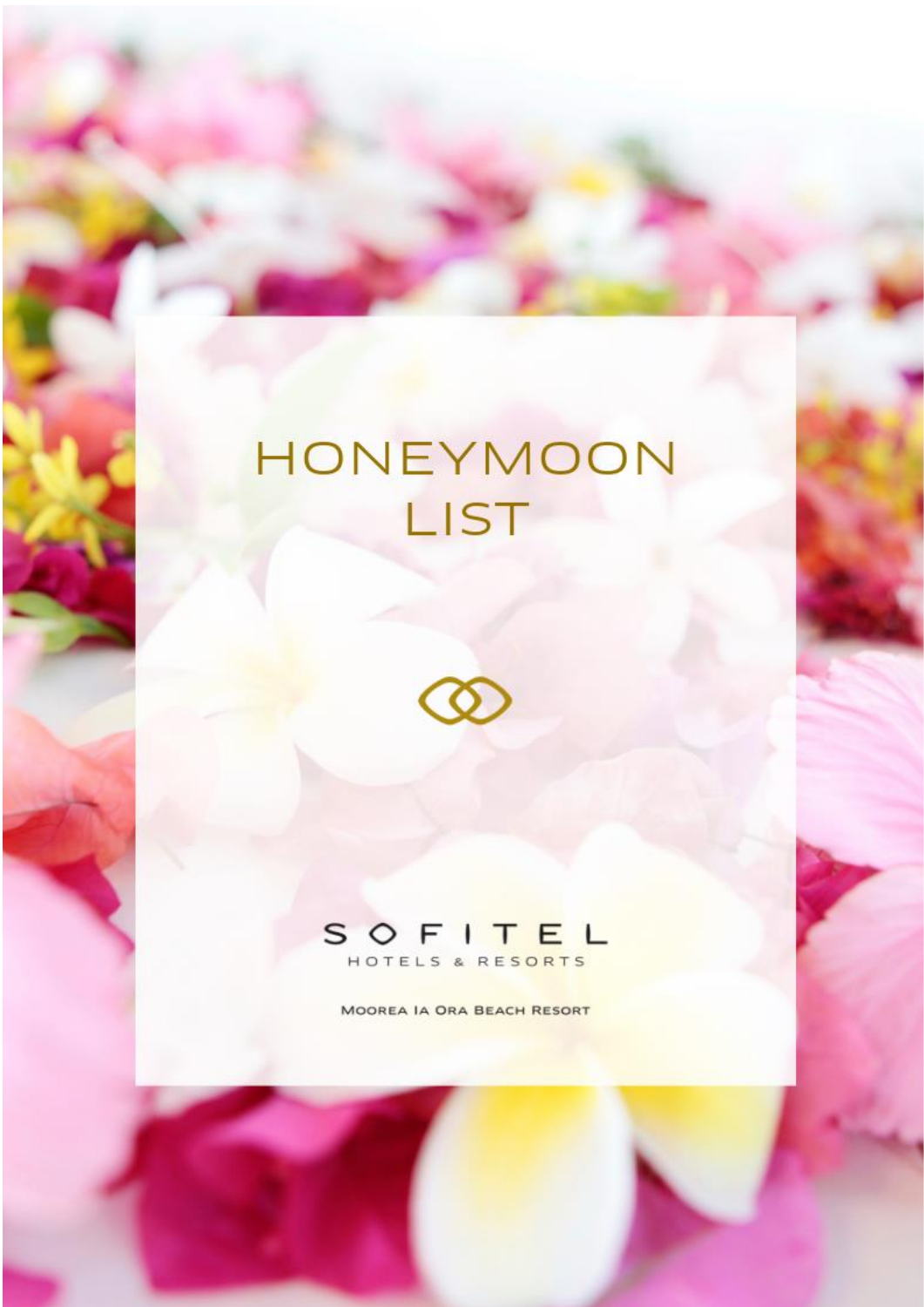

## **H O N E Y M O O N L I S T**

Célébrez votre amour à Moorea, l'île en forme de cœur ! A votre arrivée, vous recevrez des cadeaux exclusifs. Vos amis et votre famille peuvent contribuer à votre lune de miel avec notre liste de cadeaux « Honeymoon » afin de rendre votre séjour encore plus mémorable.

- 1. Cocher le produit de votre choix.
- 2. Ecrivez votre note personnalisée en page 2 et préciser l'heure et le jour de livraison.
- 3. Remplissez, signez et renvoyez le document ainsi que le formulaire d'autorisation de débit page 3.

*Celebrate your love in Moorea, the heart-shaped island! Upon your arrival you will receive exclusive souvenirs. Your friends and family can contribute to your honeymoon with our Honeymoon List Service to make your voyage even more memorable.* 

- *1. Tick your choice.*
- *2. Write your personalized note on page 2 as well as the delivery hour and day.*
- *3. Fill, sign and send back the document with the authorization form on page 3.*

|              |                                                                                                                                               | <b>XPF</b> | EUR |
|--------------|-----------------------------------------------------------------------------------------------------------------------------------------------|------------|-----|
|              | A déguster à deux en bungalow / in-room treats for 2 persons                                                                                  |            |     |
| $\mathbf{L}$ | Bouteille de vin Bordeaux (blanc ou rouge) / Bottle of white or red Bordeaux wine                                                             | 3.800      | 32  |
| ┍            | Bouteille de vin rouge AOC Bordeaux / Bottle of red wine Bordeaux AOC<br>Château L de la Louvière rouge Pessac Léognan                        | 7.150      | 60  |
| П            | Bouteille de vin blanc AOC Bordeaux / Bottle of white wine Bordeaux AOC<br>Château L de la Louvière blanc Pessac Léognan                      | 7.590      | 64  |
| $\Box$       | Bouteille de Champagne Coutelas Amaury Brut Origin / Bottle of Champagne Coutelas Amaury Brut Origin                                          | 9.150      | 77  |
| $\Box$       | Bouteille de Champagne Louis Roederer brut premier / Bottle of Champagne Louis Roederer Brut Premier                                          | 13.800     | 116 |
| П            | Bouteille de Champagne Veuve Clicquot Brut ou Bollinger Spécial Cuvée / Bottle of Champagne Veuve Clicquot<br>Brut or Bollinger Special Cuvée | 17.000     | 142 |
| $\mathbf{L}$ | Choix d'hors d'œuvres salés et/ou sucrés / Selection of 9 sweet and/or savoury hors d'œuvres                                                  | 3.000      | 25  |
| $\mathbf{L}$ | Macarons 5 pièces / Macarons 5 pieces                                                                                                         | 1.200      | 10  |
| $\Box$       | Choix de 5 fromages français accompagnés des crackers et petits pains / Selection of 5 French cheeses<br>accompanied by crackers & bread      | 3.200      | 27  |
| $\mathbf{L}$ | Assiette de fruits tropicaux / Plate of tropical fresh fruits                                                                                 | 3.000      | 25  |
|              | Corbeille de fruits entiers et découpés / Basket of whole & sliced fruits                                                                     | 5.000      | 42  |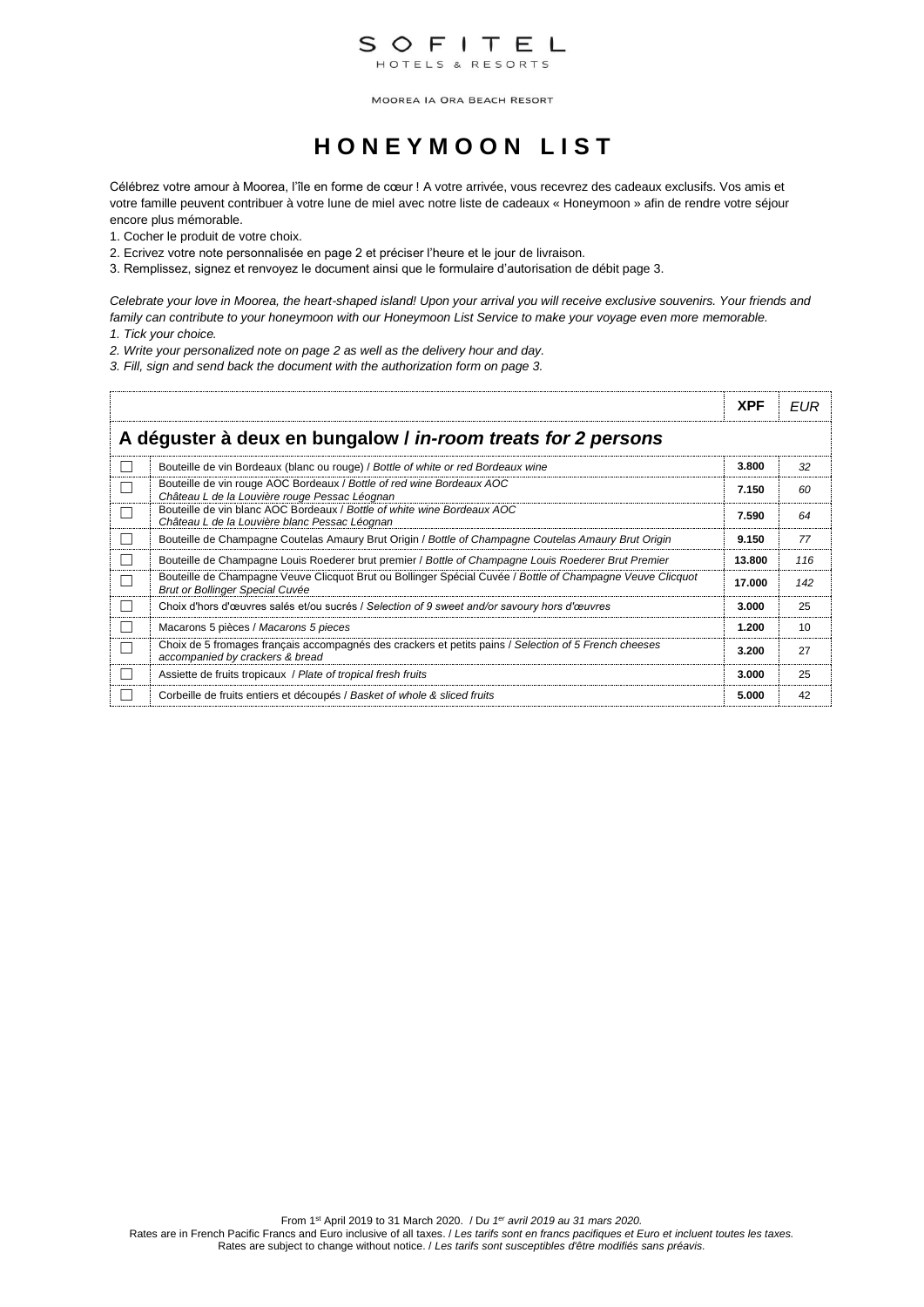

|                                                | <b>Repas en amoureux</b> (prix par personne sauf mention contraire)                                                                                                                                                                                                                                                                                                                                                                                                                                                                                                                                                                                                                                                                                                                                                                                                                                         |                    |                                       |       |
|------------------------------------------------|-------------------------------------------------------------------------------------------------------------------------------------------------------------------------------------------------------------------------------------------------------------------------------------------------------------------------------------------------------------------------------------------------------------------------------------------------------------------------------------------------------------------------------------------------------------------------------------------------------------------------------------------------------------------------------------------------------------------------------------------------------------------------------------------------------------------------------------------------------------------------------------------------------------|--------------------|---------------------------------------|-------|
|                                                | Romantic rendez-vous (price per person unless otherwise specified)                                                                                                                                                                                                                                                                                                                                                                                                                                                                                                                                                                                                                                                                                                                                                                                                                                          |                    |                                       |       |
| Canoe Breakfast subject to weather conditions. | Petit-déjeuner piroque / canoe breakfast<br>Au cours d'un séjour en bungalow sur pilotis, découvrez le plaisir ultime d'un petit<br>déjeuner livré en pirogue et servi directement sur la terrasse. Vous pourrez<br>commander selon la formule petit-déjeuner américain disponible au restaurant Pure.<br>Le petit-déjeuner pirogue est sujet aux conditions météorologiques.<br>During a stay in an overwater bungalow, discover the ultimate pleasure of enjoying a<br>breakfast delivered by canoe and served directly on the terrace of the bungalow. We will be pleased to take<br>orders according to our American Breakfast suggestions available at the Pure restaurant.<br>The following rates are for 2 persons, valid for stays in overwater categories only.                                                                                                                                    |                    | 15.750<br>(price<br>for 2<br>persons) | 131   |
|                                                | Dîner au restaurant K / dinner at K restaurant<br>Vivez une expérience magnifique et dégustez la cuisine raffinée de Marc<br>Lintanf. Nous vous proposons 3 formules à choisir ou à offrir.                                                                                                                                                                                                                                                                                                                                                                                                                                                                                                                                                                                                                                                                                                                 | 3 plats<br>courses | 9.500                                 | 80    |
|                                                | Live a magnifique experience and taste the refined cuisine of Marc                                                                                                                                                                                                                                                                                                                                                                                                                                                                                                                                                                                                                                                                                                                                                                                                                                          | 5 plats<br>courses | 12.000                                | 101   |
|                                                | Lintanf. We are proposing 3 options to choose.                                                                                                                                                                                                                                                                                                                                                                                                                                                                                                                                                                                                                                                                                                                                                                                                                                                              | 7 plats<br>courses | 15.000                                | 126   |
|                                                | Ressentez la fraîcheur de la brise tropicale tout en appréciant les sons de la nature<br>et savourez votre dîner romantique 3 plats en bout de ponton préparé par le Chef<br>Marc Lintanf.                                                                                                                                                                                                                                                                                                                                                                                                                                                                                                                                                                                                                                                                                                                  |                    | 27.900                                |       |
|                                                | Feel the tropical breeze and hear the simple sounds of nature while enjoying your<br>romantic 3 course dinner on the deck prepared by Marc Lintanf.                                                                                                                                                                                                                                                                                                                                                                                                                                                                                                                                                                                                                                                                                                                                                         |                    | (price<br>for 2<br>persons)           | 234   |
|                                                | Les pieds dans le sable blanc au bord du paisible lagon, tout en savourant votre<br>bouteille de Champagne, dégustez votre dîner romantique 4 plats sur la plage<br>préparé par le Chef Marc Lintanf.<br>Feet in the white sand beach on the edge of the peaceful lagoon, while enjoying your<br>bottle of Champagne, enjoy your romantic 4 course dinner on the beach prepared by<br>Marc Lintanf.                                                                                                                                                                                                                                                                                                                                                                                                                                                                                                         |                    | 40.400<br>(price<br>for 2<br>persons) | 338   |
| Vie en Rose » dinner.                          | Demande en mariage, anniversaire, lune de miel, célébration  entrez dans un<br>monde d'intimité et d'exclusivité avec « La Vie en Rose » ! profitez d'un massage<br>pour 2, Jacuzzi®, Champagne, transfert privé jusqu'à votre bungalow où vous<br>attendent lit de fleur, chandelles et parfum. Votre majordome vous servira votre dîner<br>3 plats raffiné.<br>Wedding proposal, anniversary, honeymoon, birthday or « magnifique » celebration<br>enter a world of intimacy and exclusivity with « la Vie en Rose »! Delight in a massage for 2, jacuzzi,<br>Champagne, private transfer to your bungalow decadently prepared with flower bed, candles, and enchanting<br>perfume. Butler service in your bungalow featuring a 3 course refined dinner with appetizer, lobster and a<br>chocolate heart (non alcoholic beverages included). Further surprise your loved one with a tailor made gift « La |                    | 75.700<br>(price<br>for 2<br>persons) | 634   |
|                                                | Cérémonies de mariage polynésien ou de renouvellement de vœux /                                                                                                                                                                                                                                                                                                                                                                                                                                                                                                                                                                                                                                                                                                                                                                                                                                             |                    |                                       |       |
|                                                | Polynesian wedding ceremony or vow renewal                                                                                                                                                                                                                                                                                                                                                                                                                                                                                                                                                                                                                                                                                                                                                                                                                                                                  |                    |                                       |       |
|                                                | Cérémonie « Herehia » sur la plage de sable blanch pour échanger vos vœux<br>d'amour et d'engagement en parfaite harmonie.<br>« Herehia » ceremony on the white sand beach to exchange vows of love and<br>commitment in perfect harmony.                                                                                                                                                                                                                                                                                                                                                                                                                                                                                                                                                                                                                                                                   |                    | 130.000                               | 1.089 |
|                                                | Cérémonie « Life Is Magnifique » haute en couleurs mêlant grâce et attention du<br>détail avec dîner romantique sur la plage.<br>« Life Is Magnifique » ceremony blending gentle grace and dedication to detail<br>including a romantic dinner on the beach.                                                                                                                                                                                                                                                                                                                                                                                                                                                                                                                                                                                                                                                |                    | 260.000                               | 2.179 |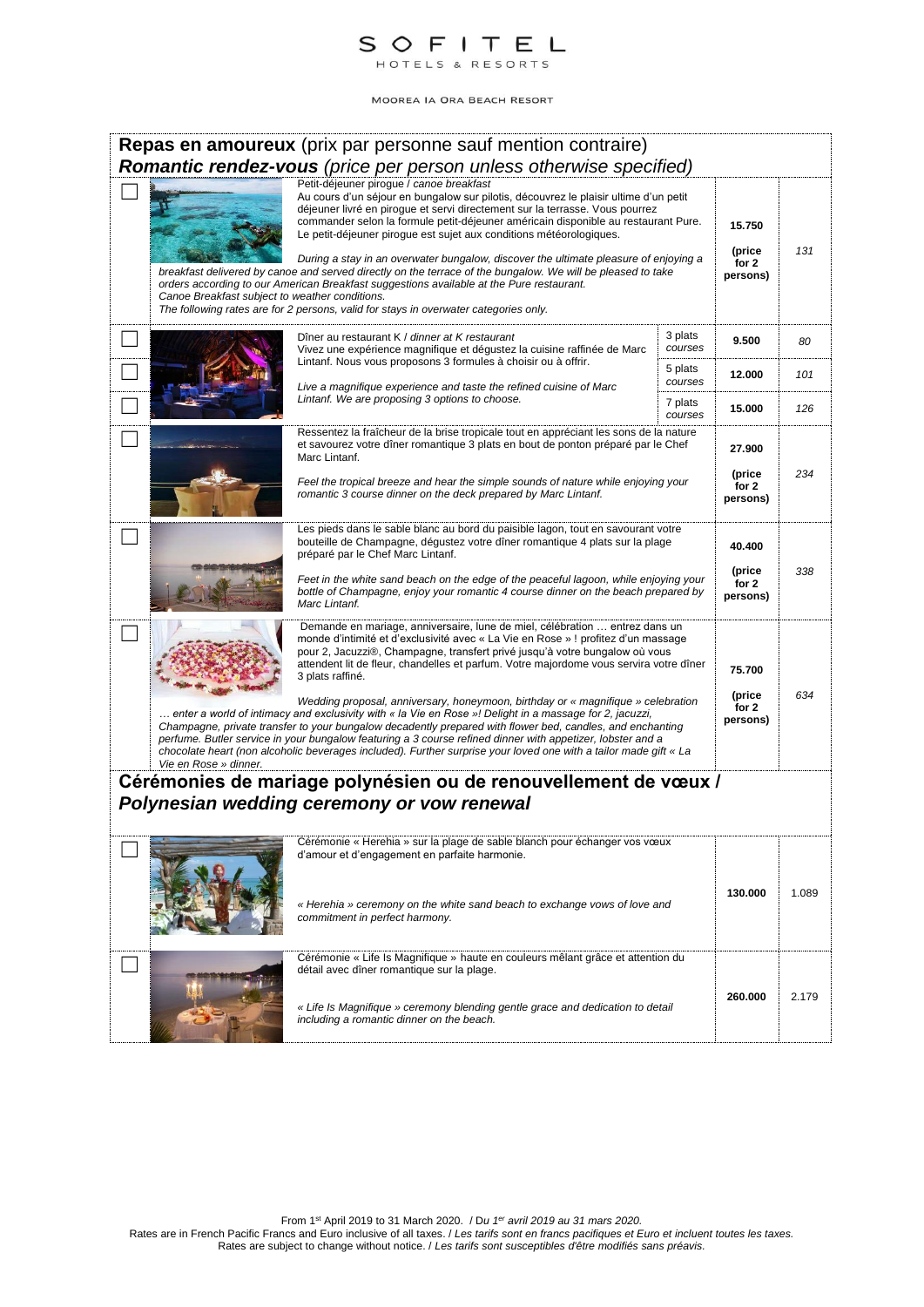

Je souhaite que mon attention spéciale soit livrée / *I want the items to be delivered at* :

 $\Box$  check-in ☐ …………………………………